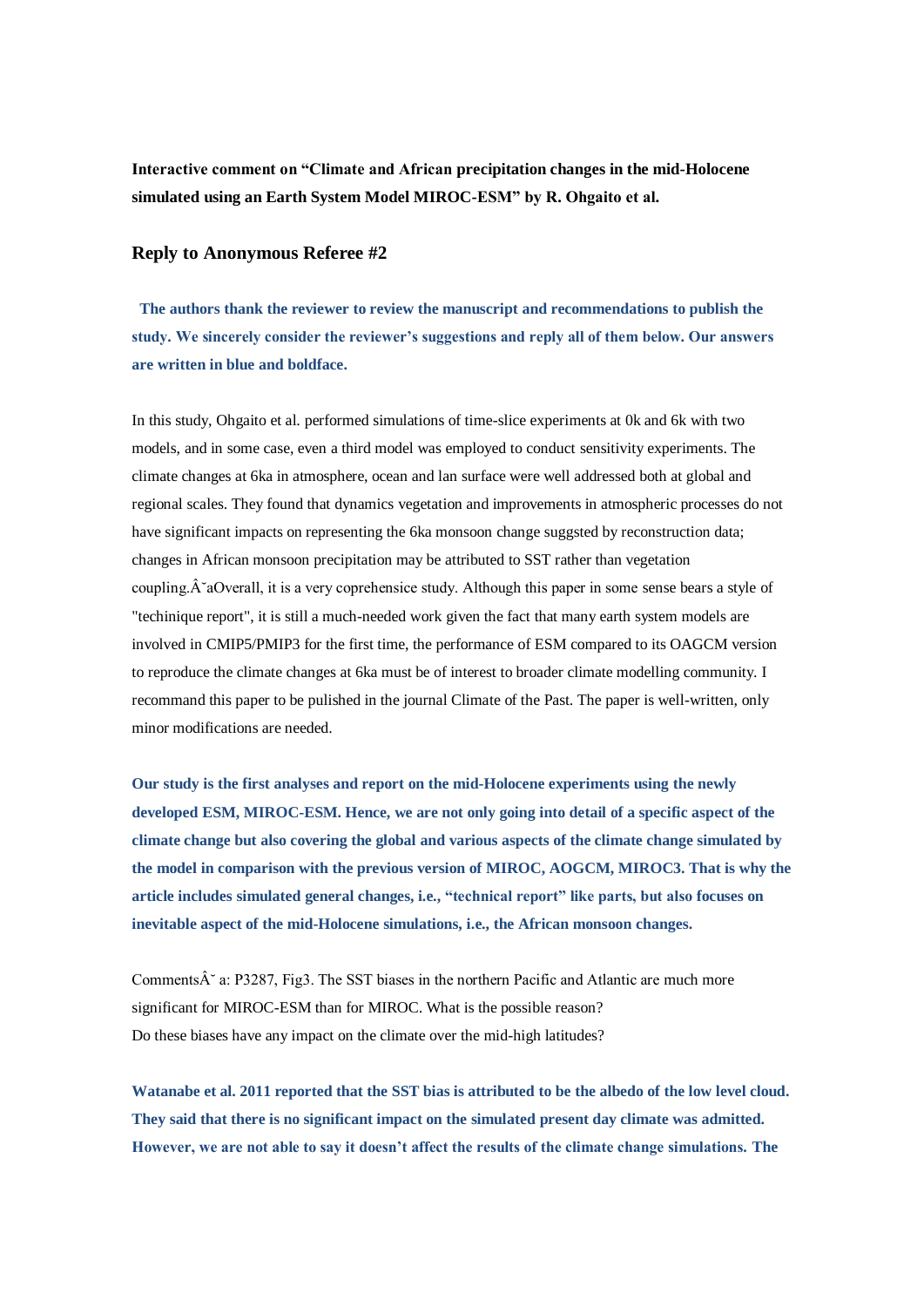## **explanation is also added in the text.**

P3290: Fig10: SST changes for MIROC-ESM is negative over northern high latitudes, which are quite different from the changes for MIROC. The authors claimed that they are unable to state which model is better by the proxy records, but it would be helpful to put these SST changes in the context of PMIP2 simulations, so the readers could get an idea about the likely sign and amplitude of SST changes at 6ka simulated by other OAGCMs. It isn't clear if the large difference in SST between ECM and OAGCM impede the air-sea-land interaction in ESM for Asian monsoon. Please comment on this issue.

**As the reviewer has pointed out, the PMIP2 models simulate generally warmer change over the Northern Atlantic SSTs during the boreal summer in 6 ka. And it is the expected change following the change of the solar radiation in 6 ka. This is added in the text. What causes this cooling in MIROC-ESM is examined at Sect. 4.2.**

**We have explored the influence of the difference of the SST change in 6 ka for the two models using the sensitivity experiments discussed in Sect. 5.3.2. The sensitivity experiments suggested that the difference of the SST can influence the precipitation change over the Sahara and the overall cooling in 6 ka simulated by MIROC-ESM may also have influence the precipitation change. On the other hand, the influence of the land status (LAI in MIROC-ESM) was not significant (Sect. 5.3.4).**

**The sensitivity experiments are the tests for each component (sea, land). We should admit that there is a limitation for what we can learn from the sensitivity experiments because they are the tests using the experimental setting with less complexity. As the reviewer has pointed out, there is a possibility of the air-sea-land interaction causing further change of the precipitation enhancement. If we study further, we need to perform sensitivity experiments using MIROC-ESM with inactivated vegetation feedback for example which were not possible this time from the limitation of the computational resource. We'll add this point in the article.**

Sec. 3.3 and 4.4 describe the distribution of carbon in MIROC-ESM and its change in 6ka. But these aspects have loose connection with the aims of this papers, I don't see them necessary to be included in this study.

**The study is not only discussing the monsoon changes but also present what has simulated in MIROC-ESM in comparison with MIROC3 and discuss which newly developed component is affective for the climate change simulation for 6 ka. However, the carbon change cannot be compared to MIROC3 results and less connection with the rest of the study as the reviewer pointed out. We eliminated the carbon cycle descriptions from the text.**